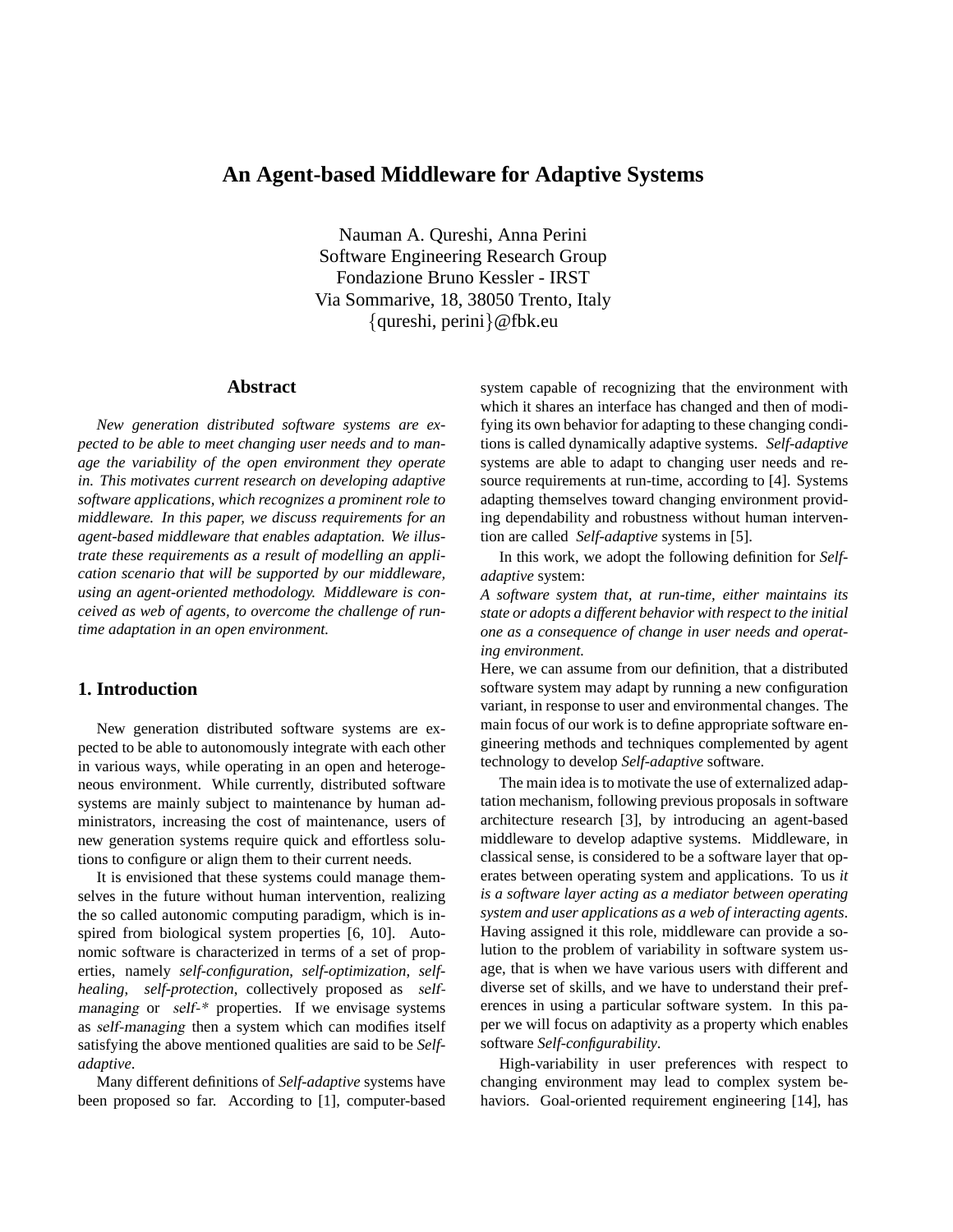proved to be suitable to specify the alternative designs for the software. On the other side, Multi-Agent Systems [15] offer complementary techniques to take this variability from design to implementation, by using an agentoriented methodology [11, 7].

In this paper we introduce an example to help illustrating variability in software usage and how it can be addressed enabling software *Self-configuration*. Using a suitable agent-oriented methodology and goal modelling techniques helps us to understand the requirements for our intended agent-based middleware, as a solution to realize *Self-configuration*. The role of this middleware in providing externalized adaptation mechanism to the modelled system is further discussed.

The paper is organized as follows. Section 2 presents related work. Section 3 outlines our motivation for using agents. Section 4 introduces the example that we use for highlighting the requirements for a middleware. Section 5 describes the middleware we propose. We then conclude in Section 6 with some future work.

### **2. Related work**

The middleware we present, inspires from several interesting work realized so far, which leverage Architecture based approaches, Component Based (Middleware), Multi-Agent Systems (MAS) and Requirements Engineering paradigms.

For example, requirement engineering approaches for *Self-adaptive* software are presented in [1, 8]. By leveraging the analysis of goal alternatives, goal-oriented requirements engineering [14] is helpful in capturing the user need variability and helps in modelling the system as a family of products [7]. Moreover, by using the goal-oriented analysis it is meaningful to map user's high level preferences into software agents, which may select goals to be achieved and switch from a behaviour to a most appropriate one, accordingly [11].

Architecture based approaches are motivated in [3] - Rainbow project<sup>1</sup>, providing an architectural model, which introduces the concept of externalized adaptation mechanism and reuse of adaptation properties. The idea of separation of adaptation concerns from the application concerns is followed in [5] with the focus to use a middleware  $(QuA)^2$ to manage *Self-adaptivity* by mirror-based reflection.

In [4], *MADAM*<sup>3</sup> middleware is used to reason about the architectural models generated at run-time. Moreover, it emphasizes the application's variants and their properties by addressing coarse grained and fine grained vari-

ability. MADAM's further extension is *MUSIC*<sup>4</sup> - an open source platform for building mobile applications supported by tools and middleware. The architecture based approaches are supported by component based (Middleware) and uses the concept of (monitoring-evaluating-adapting) adaptation loop, but the challenge lies in answering questions like what, why, when and how to perform adaptation.

Following [6], we believe that software agents can provide a useful paradigm and technology to answer these questions when realizing autonomic computing systems.

The agent paradigm has been used to define and implement distributed system architectures called Multi-Agent Systems (MAS) [15] and as a relevant abstraction for modelling distributed software system.

In [13] the Unity platform for autonomic computing is an example of how MAS can be used in practice for enabling *self-\** properties. This architectural model adopts software agents implemented in Java. It is emphasized that an agent-oriented middleware in systems made of agents is a suitable choice for seamless integration both at model and infrastructure level [9]. This paper provides motivation for our work. More recently, [12] illustrates the suitability of agents as core artefact. to model system dynamics entailing a requirements driven approach to develop self organizing MAS by expressing adaptivity in them.

Main aim of our work, is to find a synergy between software engineering methods and agent technology, to model and develop adaptive systems. We exploit the idea of externalizing adaptation mechanism and propose the use of an agent-based middleware as a solution to run-time adaptation, taking into account variability in user and environmental changes.

# **3. Agents as Adaptation Metaphor**

Software agent can be viewed as a social, autonomous, proactive and reactive computational entity situated in an environment, capable of performing autonomous actions on behalf of its user by presenting flexible behaviors to fulfill the goals for which it has been designed [15].

From the above definition agents can be used as *"Adaptation Metaphor"*. This supports the choice of an agentbased middleware to enable adaptivity. An agent in our proposed middleware acts as an adaptation mediator to support the notion of externalized adaptation and reuse.

This idea of agent-based middleware development also poses a challenge on how to define an appropriate design process<sup>5</sup>, which not only supports the development, but also

<sup>1</sup>http://www.cs.cmu.edu/ able/research/rainbow/

<sup>2</sup>http://simula.no/research/networks/projects/QuA

<sup>3</sup>http://www.ist-music.eu/MUSIC/madam-project/madam

<sup>4</sup>http://www.ist-music.eu/

<sup>5</sup>A preliminary description on design process for developing *Selfadaptive* systems can be found in a Technical report no. FBK-IRST TR#080405, Titled as *Towards a Design Framework for Self-adaptive Systems: A Process View* by Nauman A. Qureshi and Anna Perini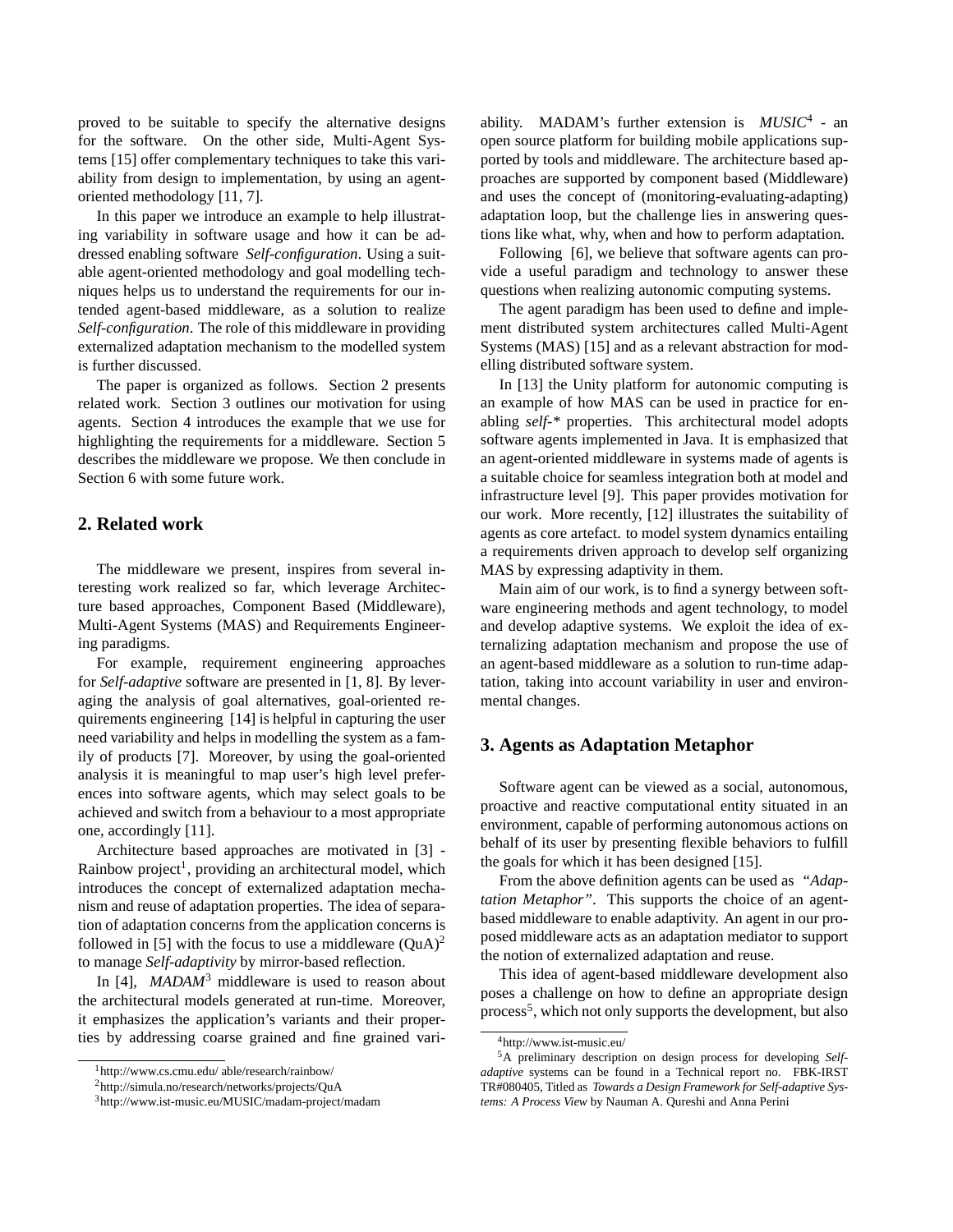

**Figure 1. Tropos Late Requirements Model: Antivirus System and Adaptation Middleware**

provides an extensible and maintainable mechanism to align requirements and environmental variability at run-time.

### **4. Illustrative Example**

The scenario mentioned below will help in identifying potential requirements for detailing the middleware:

**Scenario**: *Mr. Chen is a corporate professional, who is working as a financial consultant in a firm. Chen is using a company's laptop machine for his office and home usage. He often travels to various places to attend business meetings. Chen has different profile settings for using his laptop machine from home, office and elsewhere. At home, his computer is also sometimes used by his wife and daughter to browse and check their emails. But at home he has normal internet connection from a company. How Mr. Chen can ensure that his important office data and his computer system is safe from the digital pests i.e. viruses, malwares, spywares, trojans and worm when his family uses his computer.*<sup>6</sup>

Before further analyzing the scenario, it is important to consider the quality of service (QoS) parameters, which an Antivirus system (AVS) and an Adaptation Middleware (AMWare) have to meet. For simplicity we consider only three of the following parameters:

- 1. **Bandwidth**: Either increase/decreased, it is required to update the antivirus components;
- 2. **System Performance**: Antivirus operations may be resource consuming, so this factor fluctuates letting the AMware to decide which among alternative configurations, better fit the current system performance needs;
- 3. **Flexibility**: Taking into account the user working context and preferences, AMware selects the best application configuration.

# 4.1 Goal-oriented Modelling

This section, illustrates a goal-oriented analysis of the scenario, which has been performed using the *Tropos* methodology [2]. Late requirements analysis in *Tropos* focuses mainly on the system-to-be (in our case: AMware, shown as an actor).

In Figure 1, the Antivirus System (AVS) is modelled as an actor (depicted as a circle), whom the user delegates a high level goal, namely Have Secure System. The AVS hard and soft goals are analyzed from the point of view of the AVS itself, in the diagram balloon (left). In particular, the delegated goal - Have Secure System, contributes positively to the high level soft goal - Optimum

<sup>6</sup>This scenario is not taken to model the security aspect rather to model high-variability in user needs and operating environmental changes which generates the need for externalized adaptation mechanism using middleware.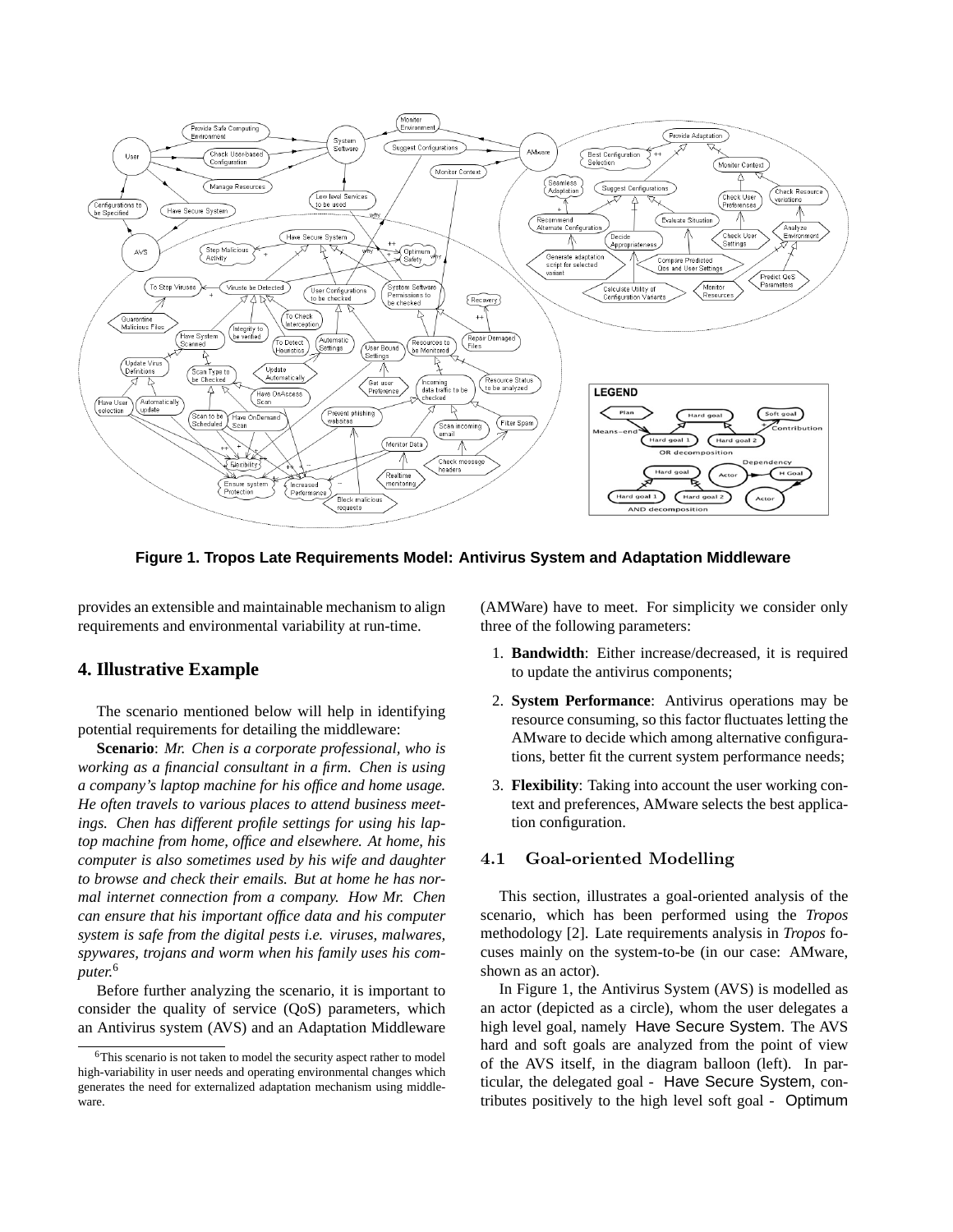Safety. The goal Have Secure System is (AND) decomposed into three sub goals: Virus to be detected, User configurations to be checked, and System Software Permission to be checked. As antivirus programs operates, the AVS system must prevent the system from external threats and provide appropriate notification to the user and detects and repair damaged files. Virus to be detected is further decomposed into typical goals for an antivirus to detect viruses using (OR) decomposition ( Have system scanned ... To check interception).

Moreover, the User configurations to be checked has further two alternatives: User Bound Setting and Automatic Settings with means-end plans to accomplish them. The System Software Permission to be checked goal is (OR) decomposed in two alternatives, namely the Resources to be Monitored and Repair Damaged Files sub goals, the latter giving  $(+)$  positive contribution to the soft goal Recovery. Here, goal Resources to be Monitored is further decomposed subsequently as shown in Figure 1.

The internal goals of the AMware represents adaptivity requirements. Goal delegation from the system actor (that is the AVS application) to AMware represent the externalization of basic adaptivity requirements of the AVS application itself ( Suggest Configurations and Monitor Context goals). These delegated goals are internalized into the AMware and integrated with its top goal ( Provide Adaptation) decomposition, which contributes positively to a high level soft goal Best Configuration Selection. Furthermore, Monitor Context is decomposed using (OR) decomposition with sub goals as Check User Preferences accomplished by a plan Check users Settings and goal Check Resource Variations with plan Analyze Environment. This Analyze Environment plan is (AND) decomposed by Monitor Resources and Predict QoS Parameters. The plan Predict QoS Parameters predicts the variations in the QoS parameters values as mentioned.

Simultaneously, Suggest Configurations is decomposed in three sub goals using (AND) decomposition, Evaluate Situation with the plan Compare Predicted QoS and User Settings, Decide Appropriateness with the plan Calculate Utility of Configuration Variants and Recommend Alternate Configuration with the plan Generate Adaptation Script for Selected Variant contributing positively to a soft goal Seamless Adaptation.

Here, AMware is responsible to monitor the context by predicting the QoS parameters, further evaluations and decision is made on the basis of comparison and calculation of of the configuration variant by using *Utility* functions ( Calculate Utility of Configuration Variants plan). Utility functions provides, a recursive mechanism to reason about the alternatives, by determining the "Best" option. Lastly, AMware recommends the best configuration for AVS by generating an adaptation script to be enforced by the AVS at run-time.

So far, we have analyzed the goal delegation between AVS and AMware and decomposition of their goals, contributing to high level soft goals. In goal models alternate goal decomposition helps the architect to better analyze the variability by addressing the *WHY* for adaptation. This leads to high-variability design for run-time adaptation [11]. This modelling experience helped us to derive some requirements which are seminal for our intended agent-based middleware.

### 4.2. Identifying Requirements for Middleware

To this stage, we use goal models, which provides a mechanism to evaluates alternate ways for examining the user's requirements and sources of variability. Revisiting the existing architecture based (Middleware) approaches [3, 4, 5] in the light of this modelling experience, we have derived the following important questions that our intended middleware should allow to answer:

- Q1: What adaptation concerns are to be externalized?
- Q2: What to monitor in application and in operating environment?
- Q3: What adaptation properties can be considered to reuse?
- Q4: What level of control an agent can exercise while monitoring and deciding as an external entity?

By decomposing the system in the form of agents - in our case decomposing the AMware into a web of agents we end up with the layered view depicted in Figure 2.

#### **5. Agent-Based Middleware**

In this section we sketche the AMware middleware, as a suitable option for providing externalized adaptation mechanism and enabling the seamless mapping of user requirements and environmental variability to the run-time needs. To detail this, we can see that the typical middleware services spans from traditional brokerage services to recently context-aware applications. Here, we present our middleware architecture as web of agents as shown in Figure 3.We start by defining the agents role to address the (HOW) and (WHEN) question about adaptation.

In Figure 2, we have decomposed the AMware into three layers as web of agents. The first layer is a composition of four main agents namely *Context Monitor Agent*, *Configuration Selector Agent*, *Enforcer Agent* and *Visualizer Agent* simulating the adaptation loop (Monitor-Evaluate-Adapt). Second layer composes wrapper agents which encapsulate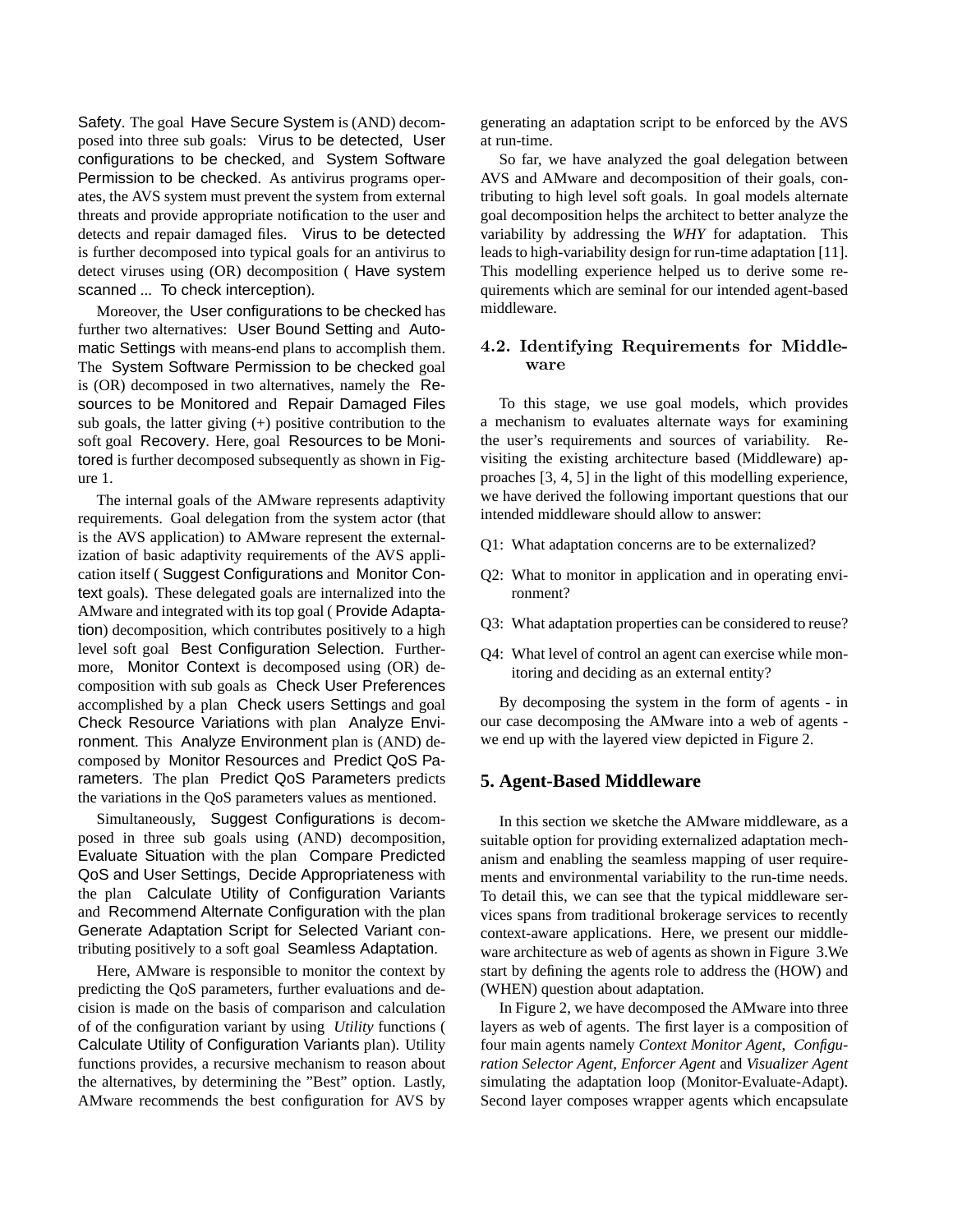some monitoring components, providing information about changes occurring from or to the operating environment. Finally, the third layer is the agent platform, providing white and yellow page services to the upper layers. In this pa-



**Figure 2. Layered View of Middleware**

per, we will discuss the roles and responsibilities of all the layered agents by referring to the requirements identified earlier in section 4. Layer 1 agents coordinates with each others and with layer 2, to provide adaptation mechanism. Layer 2 agents, provides wrapper agents [9] to mask low level information components - providing event details for higher agents to evaluate. Layer 3 agents provides infrastructural services to the other two layers. We now further see the individual roles of these agents.

#### 5.1. Context Monitor Agent

The main aim of the Context Monitor Agent is to observe the changes in the environment and user needs as configuration settings. For example as shown in Figure 1, this agent observes the environmental changes by predicting the QoS parameters and by exploiting the use of wrapper agents as shown in Figure 3. The wrapper agents are in fact low level system components, which provides event level information about the operating environment to the context monitor agent. This partially fulfill the requirements (Q2, Q4).

This agent starts monitoring the current context of the environment by knowing the current state of the system and application settings using wrapper agents. For example, the system state can be the current bandwidth, memory usage, processor performance etc. also user profile settings having access rights and user application settings etc. To get this information at run-time, this agent properly notifies the configuration selector agent by sending an appropriate messages about the evaluation and decision about the latest variations. It keeps record for the latest and run-time variations to observe some patterns of events.

### 5.2. Configuration Selector Agent

The goal of this agent is to plan and evaluate. The agent evaluates by comparing the predicted information provided by the context monitor agent as shown in Figure 3. To calculate the utilities of the selected configurations for the application system as shown in Figure 1. The process of calculating the utility is recursive, hence this agent judges the selected configuration variants by assigning weights in a recursive manner.

This mechanism helps in reasoning about the alternatives in more deterministic way. In the end, the configuration variant having the highest weight will be selected. Here, our focus is to map and evaluate the user preferences by re-evaluating the configurations of the application system.

This agent starts knowing the variable configurations that can be selected under certain circumstances i.e. Configuration selector selects the configurations based on the information sent by the context monitor agent and also referencing to the environment. Exploiting this information by evaluating it and plans to inform the enforcer agent to generate the adaptation script thus satisfying the requirements (Q1, Q4).



**Figure 3. Agent-based Middleware Architecture**

#### 5.3. Enforcer Agent

Enforcer Agent provides seamless integration of the selected and evaluated configuration variants. This agent exploits the information provided by the configuration selector agent. The main aim includes continued service delivery to the user by generating a adaptation script as shown in Figure 1. Based on the configuration variant selected for the system to adapt. Enforcement mechanism includes twofold process, one is the generation of automatic script and second is to enforce or run the adaptation script during run-time without compromising the system operations thus partially fulfilling the requirements (Q3, Q4).